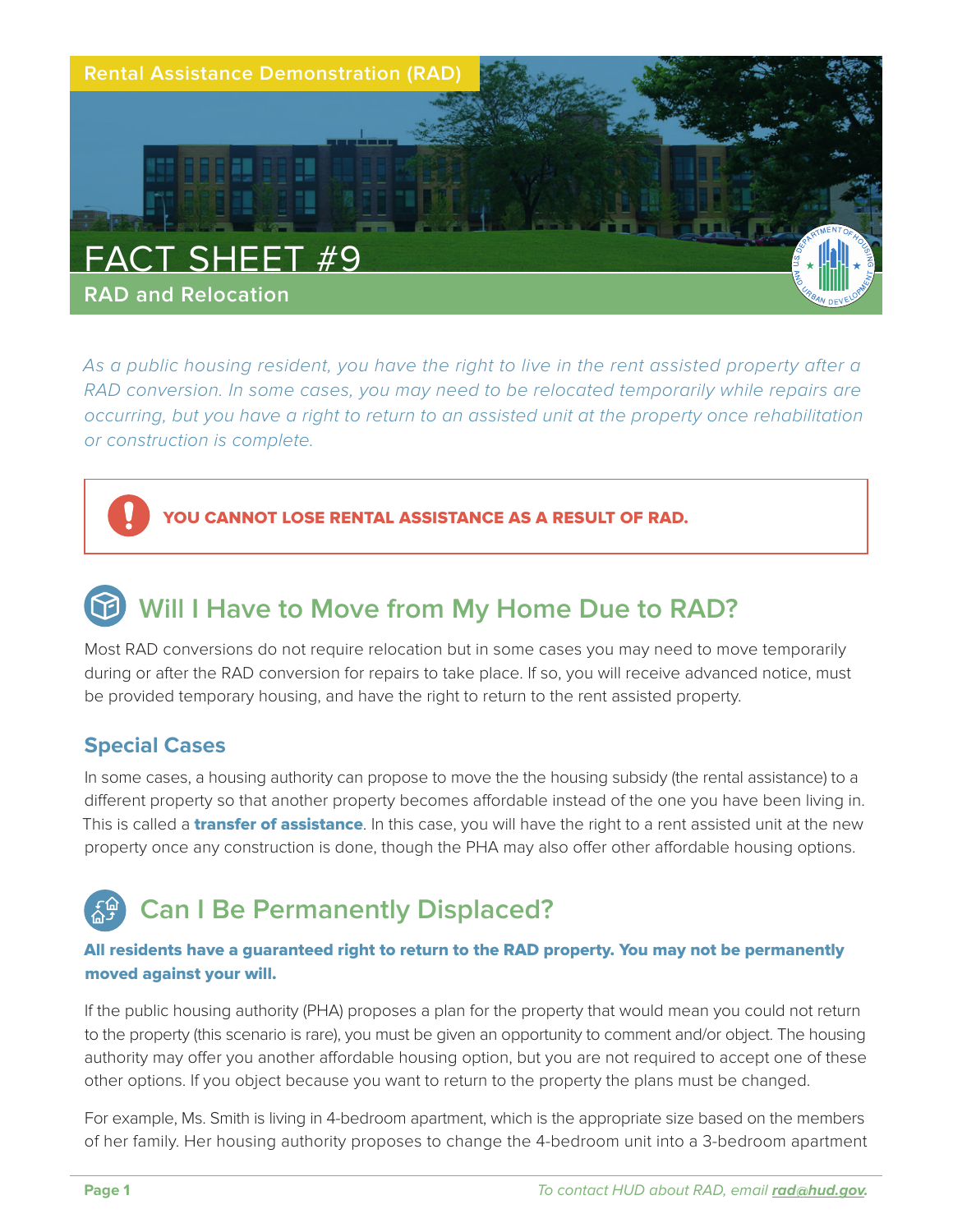and does not have another 4-bedroom apartment on-site to offer Ms. Smith. Ms. Smith may accept another affordable housing option offered to her or may object in which case the PHA must make a 4-bedroom apartment available to her at the property.

#### **If I Do Have to Move, When Would That Happen?**

A PHA cannot begin relocation until HUD has issued a "RAD Conversion Commitment" (for more information, see **[Fact Sheet #3: The RAD Conversion Process](https://www.hud.gov/sites/dfiles/Housing/documents/RADResidentFactSheet_3_RADConversionProcess.pdf)**) and after you have received a notice alerting you that you will need to relocate. The notice will provide you at least 30 days advanced notice, and in some cases 90 days, before you would need to move. You may choose to move earlier if the option is offered to you, but you cannot be required to move earlier.

#### **If I Do Have to Move, Where Will I Move?**

Relocation can take many forms. Residents can relocate within the property or may be temporarily relocated off-site to another property. Alternatively, a resident may choose to accept an offer to permanently live somewhere else. In such a case, the PHA may not require you to live elsewhere and must get your written consent that you are accepting another housing option.

## **If I Do Have to Move, Will I Receive Relocation Assistance?**

In all cases, the PHA must pay for reasonable increases in housing costs, packing and moving assistance, costs associated with transferring utilities, and associated deposits.

If the relocation will be longer than a year, then you will have a choice of either temporarily relocating and keeping your right of return to the property or requesting permanent relocation assistance under the Uniform Relocation Act. This includes housing assistance and advisory support to find new housing.

Persons with a disability should receive any additional, reasonable moving expenses that are necessary. Accessible units, and any necessary accommodations, must be provided for persons with disabilities returning to the renovated property.

#### **Is There a Relocation Plan? What Are the Major Steps a Housing Authority Must Follow to Plan and Prepare for Relocation?**

Proper relocation planning occurs over a long period, including notice well in advance that relocation might be needed, developing a plan, and then coordinating with residents about details and options:

• Early Notice: The PHA must let you know through a notice (the General Information Notice) before they submit the RAD application that they are considering a rehabilitation plan that could require resident relocation. This notice will let you know that if there is a need for relocation you will be eligible for